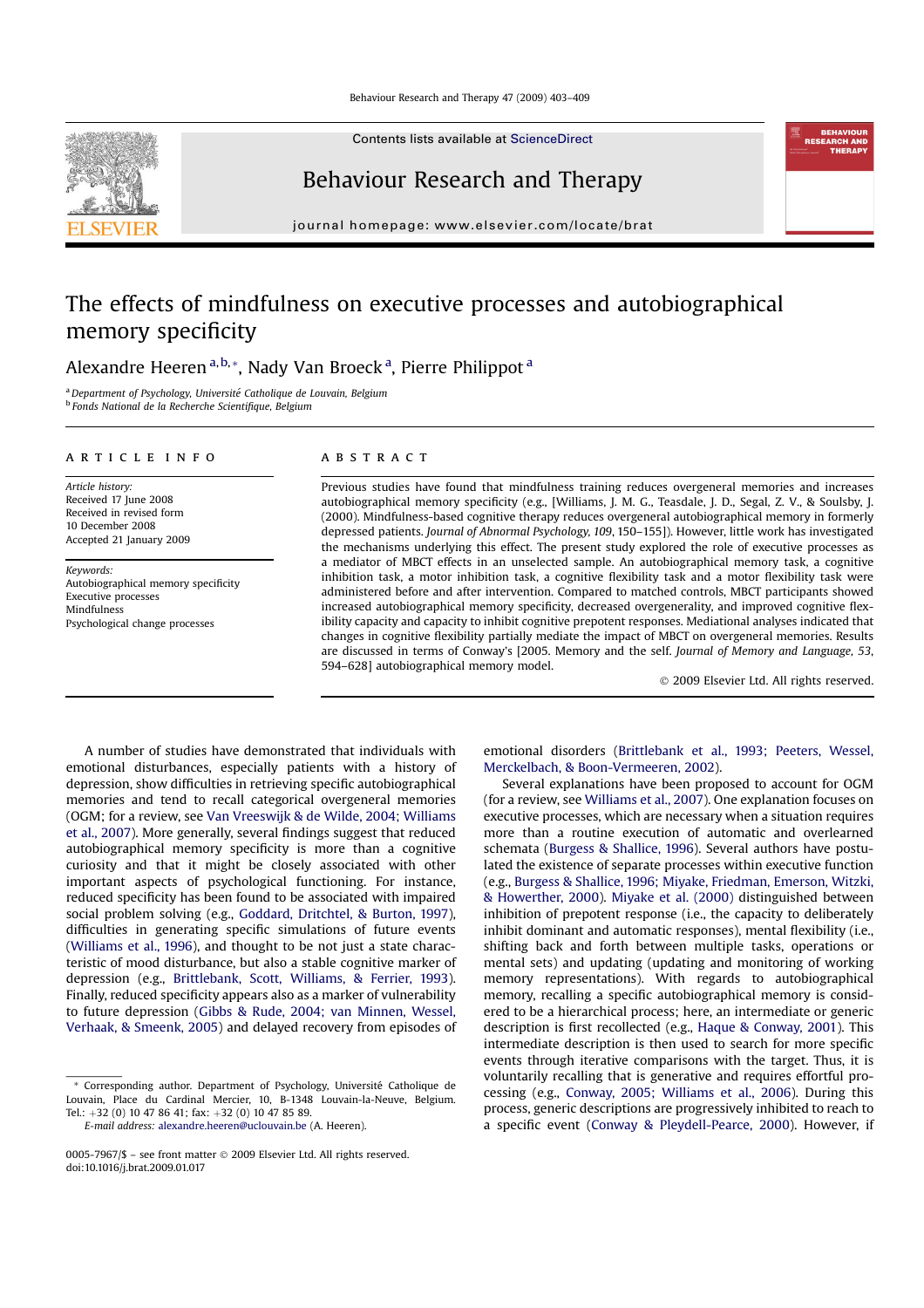executive resources are insufficient, the process of specific retrieval is prematurely interrupted, leading to the recollection of a general memory (Haque & Conway, 2001; Williams et al., 2006). Indeed, research has shown that OGM is associated with poor performance on various executive functioning tasks (e.g., Dalgleish et al., 2007). More specifically, Williams and Dritschel (1992) have reported a negative correlation between OGM and a cognitive flexibility task (i.e., verbal fluency) and Dalgleish et al. (2007) have found a negative correlation between autobiographical memory specificity and number of generation task error scores.

From an intervention perspective, however, mindfulness-based cognitive therapy (MBCT) increases autobiographical memory specificity and reduces OGM (Williams, Teasdale, Segal, & Soulsby, 2000). MBCT is a manualized intervention, which trains participants to maintain their attention on a particular present experience, without judging or analytically processing it (Kabat-Zinn, 1982). Weekly training sessions occur and consist of meditative exercises and subsequent group discussion on the clients' experiences of the exercises. Furthermore, the clients, as part of MBCT, are also given daily 45-min homework exercises.

Few studies have investigated processes underlying the effect of mindfulness training on autobiographical memory. As suggested by Bishop et al. (2004), mindfulness training may be associated with improvements in the suppression of elaborative processing and in cognitive flexibility. In fact, during mindfulness training, attention is directed back from intrusive thoughts to an arbitrary focus (e.g., breathing sensations), thereby preventing further elaboration. This focus, Bishop et al. (2004) argue, should inhibit secondary elaborative processing of the thoughts, feelings, and sensations that arise in the stream of consciousness (i.e., cognitive inhibition). In addition, mindfulness training involves flexibility of attention as it requires shifting the focus of attention to different objects. Indeed, Alexander, Langer, Neman, Chandler, and Davies (1989) have found that both transcendental meditation and mindfulness exercises are associated with improvements in cognitive flexibility (e.g., lower Stroop interference scores) in comparison to relaxation and no-treatment conditions. Thus, mindfulness training might be associated with improvements in executive processes, particularly at the level of stimulus selection.

The effects of mindfulness training on autobiographical memory have not yet been replicated, so the first task of this paper is to see whether the reduction of OGM following mindfulness training is reliable. We propose that mindfulness training may have similar effects on OGM as with cognitive inhibition and cognitive flexibility. The present study explored the role of executive processes in the relationship between mindfulness training and OGM in an unselected sample. Our main hypothesis is that the improvement of executive processes mediates the impact of mindfulness training on OGM. We predict that (a) mindfulness training improves autobiographical memory specificity and reduces OGM, and (b) mindfulness training increases the performance on cognitive inhibition and flexibility tasks. Additionally, motor inhibition and flexibility tasks were given as control tasks to make sure the effect is specific to cognitive executive component applied at the level of stimulus selection. Finally, we will also test the mediational role of executive processes on the impact of mindfulness training on specificity.

## Method

# Participants

The study was a quasi-experimental mixed design with a between-subjects variable (Mindfulness group vs. Matched group) and a within-subject variable (Pre-test vs. Post-test). For the Mindfulness group, the study was advertised during information sessions for individuals interested in an 8 session mindfulness program and presented as an investigation of the impact of mindfulness training on different cognitive functions. Twenty-six people who responded to this advertisement were informed of the procedure, exclusion criteria, and ethical considerations.

Exclusion criteria were reported (a) prior mindfulness or another form of meditation training, (b) other planned psychological interventions during the course of the study, (c) active drug dependency or abuse, (d) known cerebral lesion, cerebral tumor or neurological disease, and (e) use of psychopharmacotherapy. Three participants from treatment group met the exclusion criteria and, thus, were dropped from the study in the beginning. One participant dropped out at the first training session and two participants were excluded from the analyses, because they missed two training sessions. For the Mindfulness group, all analyses were conducted on the remaining 18 participants (15 women) who completed all of the study sessions. Participants ( $M = 54.28$  years old,  $SD = 13.62$ ,  $Min = 27$ ,  $Max = 75$ ) all had at least a secondary school degree and were predominantly university graduates.

A control group was constituted by pairing individually each treatment group participant with a control participant, matching for age  $(\pm 12 \text{ months})$ , gender, education and manual laterality (Matched group). The same exclusion criteria than those used for the treatment group were applied in the selection of the control participants. Participants in the Matched group were recruited in the same population as one of the treatment group. The study was presented as an investigation of different cognitive functions among people presenting some specific characteristics. The individual characteristic profiles needed for the matching and the exclusion criteria were mentioned in the advertisement.

In order to assess the equivalence between the two groups, all participants were asked to complete, only at the Pre-test, the Trait Anxiety Inventory (STAI-Trait; Spielberger, Gorsuch, Lushene, Vagg, & Jacobs, 1983), the Beck Depression Inventory (BDI-II; Beck, Steer, & Brown, 1996), and the Symptom Check-List-90-R (SCL-90- R; Derogatis, 1977).

# **Measures**

## Autobiographical Memory Test (AMT)

This is a validated French version (Neumann & Philippot, 2006) of the AMT (Williams & Broadbent, 1986) consisting of two lists of 10 emotional cue words (five negative, five positive). The cues were presented in a fixed order alternating positive (e.g., lucky) and negative (e.g., guilty) words. The two lists of cues were counterbalanced across participants. Participants were required to retrieve a specific memory in response to each cue word. Before the task, a practice trial was run involving two cue words to ensure comprehension of the instructions. If it was necessary, an additional example was presented to the participant until a correct response was given.

During the task, participants were given 30 s for each cue. If no memory was recalled within 30 s, the trial was noted as an omission and the examiner gave the next cue word. Each first response to all cue words was coded on specificity. Memories retrieved were categorized either as specific memories (i.e., referring to personal past events that had happened at a particular place and time that had lasted less than a day; for example, when I sang at the wedding day of my sister), categorical memories (i.e., referring to repeated past events; for example, each morning when I am taking the train), extended memories (i.e., referring to past events that lasted longer than a day; for example, aweek-end to Paris withmy girlfriend), or as omissions (failures to recall a specific memory within the time limit). A sample of 20% of the responses was rated by a second independent rater, and an inter-rater reliability of 97% ( $k = .97$ ) was obtained.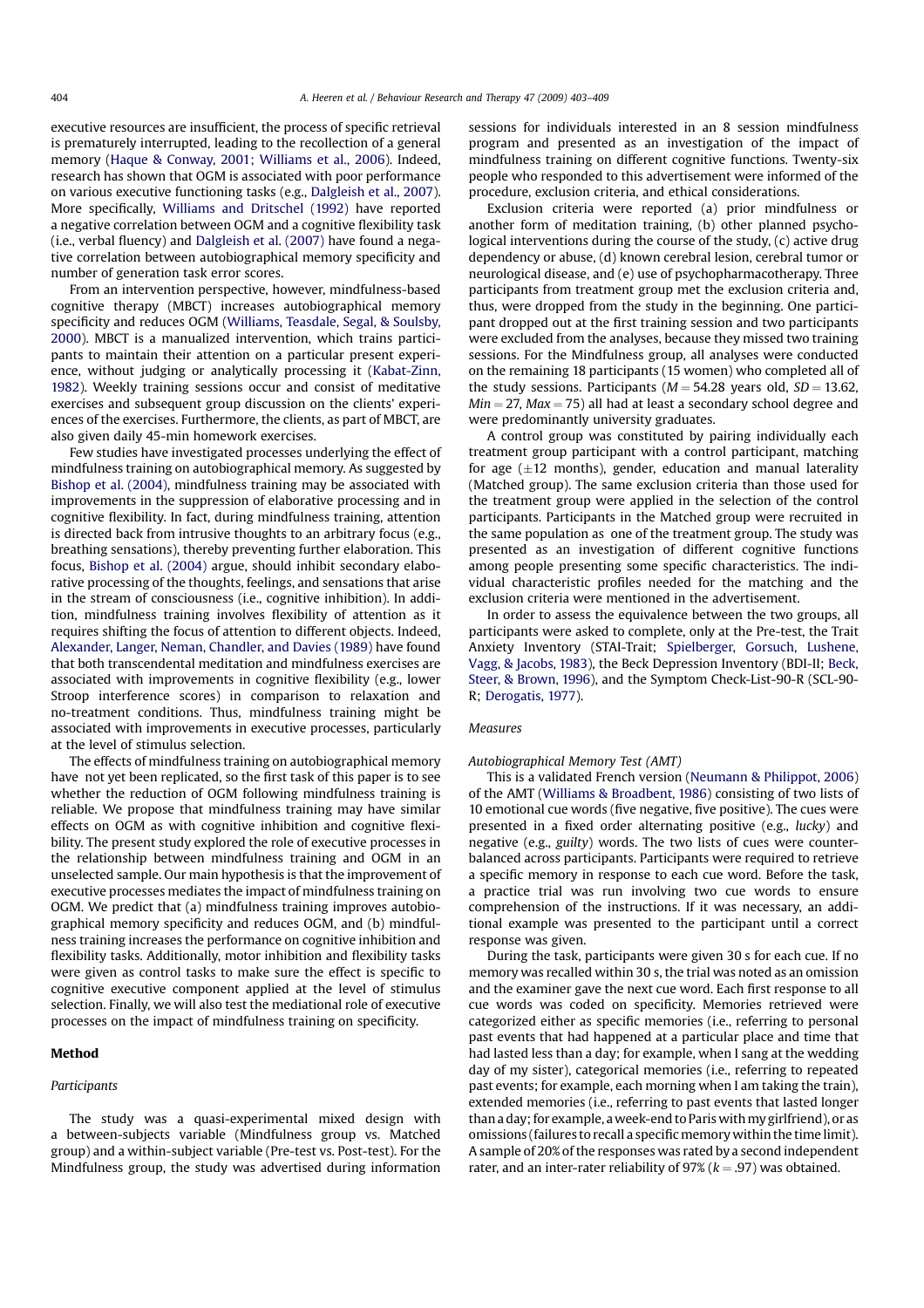# Hayling Task

Hayling Task (Burgess & Shallice, 1996; French adapted version, Meulemans, Steyaert, & Vincent, 2001) was used to assess the capacity to inhibit cognitive prepotent responses. There were two conditions (automatic and inhibition), for which two different sets of 15 sentences were assigned. In the automatic condition, the experimenter read aloud each sentence to the participant. The participant had to listen to the sentence and to complete it with the appropriate word as quickly as possible. In the inhibition condition, participants were instructed to complete the sentence with an unrelated, nonsensical word that as quickly as possible. Two examples for each sentence were given to participants prior to the task. For all trials, if a participant gave an erroneous response, the examiner repeated the instructions. No time limit was given for responding. Two dependent variables were measured: response latency and error rate. Response latencies were recorded using a stop-watch, beginning when the last word was pronounced by the examiner and ending when the participant began to respond. Burgess and Shallice's (1996) scoring system was used to measure response accuracy in the inhibition condition. Three points were given to participants when they completed the sentence with an appropriate word (e.g., ''the captain wanted to stay with the sinking boat''), one point when participants gave an antonym, a semantically related word, or a word that made a vague reference to the target word, and zero points when an unrelated responsewas provided. A sample of 20% of the responses was rated by a second independent rater. Inter-rater agreement of 88% ( $k = .88$ ) was obtained.

# Trail Making Test

Trail Making Test (TMT; Army Individual Test Battery, 1944) was used to assess behavioural flexibility. TMT is given in two parts: Part A (TMT-A) involves drawing a line connecting consecutive numbers from 1 to 25, and Part B (TMT-B) involves drawing a similar line that connects alternating numbers and letters in sequence (i.e., 1-A-2-B and so on). Before each part, a practice trial involving a few numbers and/or letters was conducted to ensure that instructions were understood. TMT-A performance was assumed to provide a baseline for motor and visual control and speed, against which to compare the time cost of executive control. TMT-B performance was associated with set-switching cost. From TMT-A and TMT-B, the B/A ratio was calculated. The B/A ratio score has been previously observed to be a good indicator of executive control (Arbuthnott & Frank, 2000).

## GoStop Paradigm

GoStop Paradigm (Version 1.01, Dougherty, Mathias, & Marsh, 2003) was used to assess inhibition of motor behavior. This task features randomly generated 5-digit numbers presented in rapid succession (i.e., 500 ms on, 1500 ms off), and requires participants to respond when a target go signal appears, and to withhold responding when a stop signal appears. Compared to other stop paradigms, the GoStop presents both go and stop signals in the same stimulus modality (i.e., visual) and, therefore, provides added clarity in the interpretations of comparisons between response times to no-stop and stop trials (Dougherty et al., 2003). Half of the 5-digit numbers are target trials (identical matches) and other half are filler trials (random non-matches). Additionally, half of target trials (25% of total trial presentations) change in color from black to red at 50- to 350-ms intervals after appearing on the monitor, indicating the stop signal. The duration before the changing color has an equal probability of one of four delays: 50, 150, 250, or 350 ms. These combined probabilities result in 18–20 target-stop trials for each stop delay interval across the entire 12-min session. Participants are instructed to respond to identical matching numbers on the computer screen unless that number turns red. The number of on-time and late responses for target and target-stop

trials are tracked and recorded separately. The proportion of inhibited responses of the total number of stop trials for each delay condition (i.e., the measure of the ability to inhibit responding when a stop signal is presented) was measured.

#### Verbal fluency tasks

Verbal fluency tasks were used to assess cognitive flexibility. Each participant completed three separate verbal fluency tasks: A Semantic Word Fluency (SWF) task using the category animal; a Phonemic Word Fluency (PWF) task using the letter P; and a Verb's Word Fluency (VWF) task. Participants were initially told the relevant fluency prompt and then allowed 120 s to produce as many exemplars as possible. This procedure was repeated for each of the three tasks. For SWF task, participants were asked to generate word within the category animal. For the PWF task, participants were asked to generate as many words that begin with the letter P and were instructed not to use proper nouns nor to make simple variations on words (e.g., ''pragmatic'' and ''pragmatism''). For the VWF task, participants were asked to generate as many verbs as possible. For each task, the number of items correct (belonging to the category and not repeated) as well as the number of errors were calculated.

# Procedure

For mindfulness training, the manual was derived from Segal, Teasdale, andWilliams (2002). The original manual, designed for the prevention of depressive relapse, was adapted in the following ways. First, the content relative to psychoeducation of depression relapse was deleted and adapted to the psychological consequences of stress in general. This deletion concerns mostly the content from sessions 4 and 7 of the original program. All the sessions were very similar to the original program: They comprised exactly the same exercises, but (a) referred to dealing with the adversity of stress rather than with depression relapse, (b) did not present the psychoeducative part of the fourth session, and (c) extended exercises dealing with relapse prevention to how to take care of oneself and prevent stress. Aspects of the last session evaluating the program were maintained.

For the Mindfulness group, Pre-test was held before the intervention and Post-test was held after intervention ( $M = 52.77$  days,  $SD = 9.99$ ), while the two sessions for the Matched group were held at a similar time-interval ( $M = 57.44$  days,  $SD = 7.61$ ). There were no differences between groups in inter-session time,  $t(34) = 1.58$ ,  $p = .12$ . In addition to the other dependent measures, the BDI-II, the STAI-trait and the SCL-90-R were completed during the first session, which were presented in a random order. Upon completion of the entire study, participants were fully debriefed.

# Results

# Group equivalence

Preliminary analyses indicated no difference between Mindfulness group and Matched group at Pre-test on STAI-trait,  $t(34) = .49$ ,

#### Table 1

Participants characteristics as a function of group assignment (standard deviations in parentheses).

|                    | Mindfulness group | Matched control group |  |
|--------------------|-------------------|-----------------------|--|
| Age                | 54.28 (13.62)     | 54.67 (14.32)         |  |
| Years of education | 15.78 (2.13)      | 15.56(2.12)           |  |
| BDI-II             | 9.83(10.76)       | 7.22(4.62)            |  |
| STAI               | 42.94 (11.59)     | 41.39 (7.04)          |  |
| $SCL-90-R(GSI)$    | .56(.43)          | .49(0.32)             |  |

Note. BDI-II is Beck Depression Inventory, STAI is only Trait Anxiety Inventory, SCL-90-R is Symptoms Check-List-90 Revised (Global Score Index).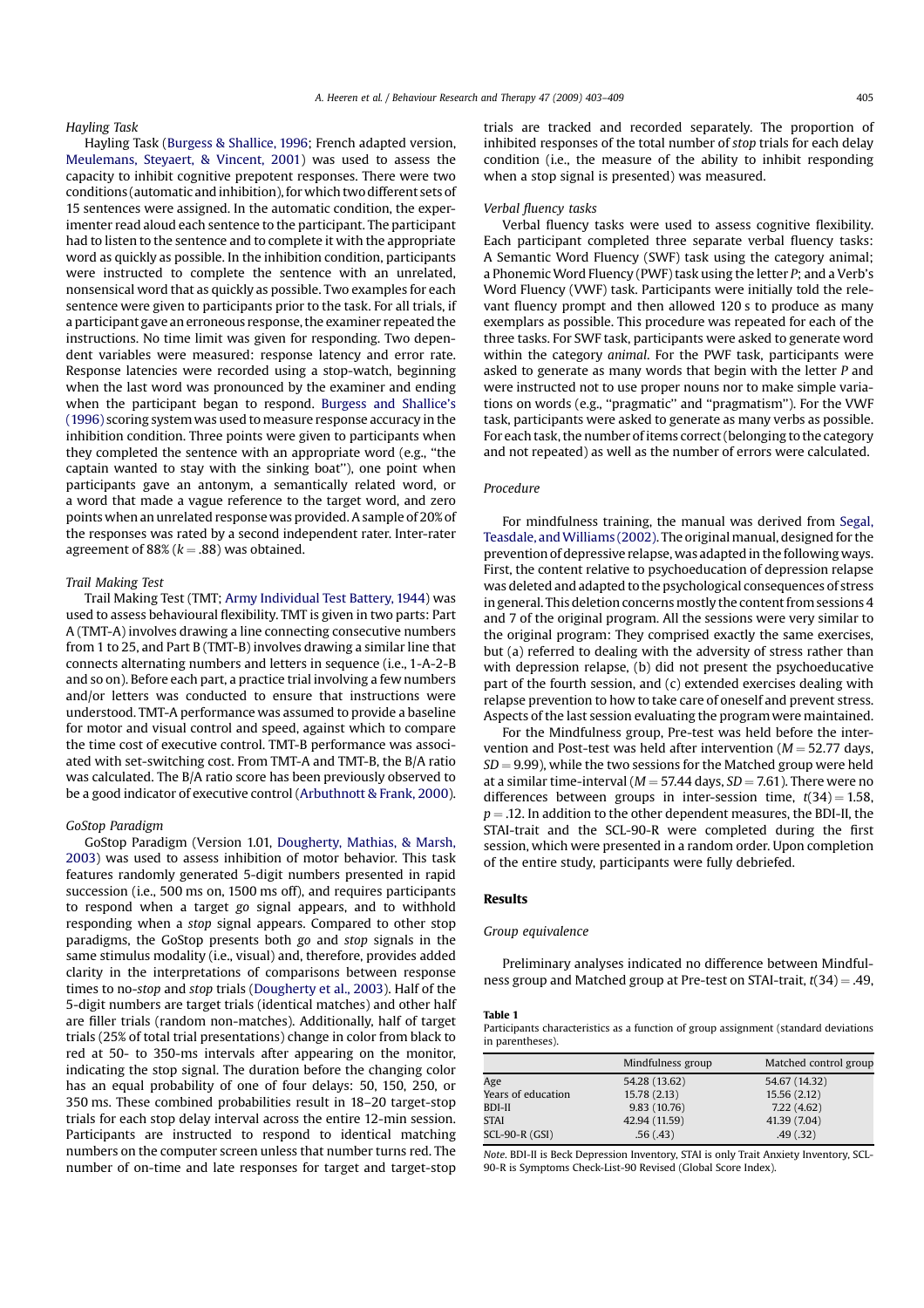## Table 2

Autobiographical memory specificity as a function of group and time (standard deviations in parentheses).

|                                     | Mindfulness group                      |                                                      | Matched control group                 |                                       |
|-------------------------------------|----------------------------------------|------------------------------------------------------|---------------------------------------|---------------------------------------|
|                                     | Time 1                                 | Time 2                                               | Time 1                                | Time 2                                |
| Specific<br>Categorical<br>Extended | 3.83(1.72)<br>2.33(1.88)<br>1.50(1.10) | $8.22(1.35)$ ***<br>$.22(.54)$ ***<br>$.06(.24)$ *** | 4.56(1.38)<br>2.28(1.88)<br>1.33(.84) | 4.72(1.40)<br>1.61(.98)<br>2.00(1.41) |

Note. ''\*'' indicates a significant difference between before and after intervention in that group according to paired t-tests comparisons. For all type of memories, there were no significant differences on the first session between MBCT group and Matched Control Group according to t-tests comparisons.  $***p < .001$ .

 $p = .630$ , BDI-II,  $t(34) = .95$ ,  $p = .354$ , and SCL-90-R (Global Score Index),  $t(34) = 1.03$ ,  $p = .312$ . Further analyses ascertained that there were no group differences for the sub-scales of the SCL-90-R. Both groups can thus be considered as equivalent. Groups' characteristics are displayed in Table 1.

#### General statistical analyses

The main analyses consisted of a  $2 \times 2$  mixed-design ANOVAs with Group (Mindfulness vs. Matched) as between-subjects factor, and Time as within-subject factor (Pre-test vs. Post-test).<sup>1</sup>

#### AMT

Separate mixed-design ANOVAs were computed on the total number of specific memories, categorical memories and omission. For specific memories, the ANOVA revealed a main effect of Time,  $F(1,34) = 50.9$ ,  $p < .001$ ,  $\eta^2 = .60$ , qualified by an interaction with Group,  $F(1,34) = 43.72$ ,  $p < .001$ ,  $\eta^2 = .56$ . For categorical memories, the ANOVA showed a main effect of Time,  $F(1,34) = 30.57$ ,  $p < .001$ ,  $\eta^2$  = .47, again qualified by an interaction with Group, F (1,34) = 43.72,  $p < .008$ ,  $\eta^2 = .19$ . For extended memories, the ANOVA showed a main effect of Group,  $F(1,34) = 16.55$ ,  $p < .001$ ,  $\eta^2$  = .34, qualified by an interaction with Time, F (1,34) = 17.34,  $p < .001$ ,  $\eta^2 = .34$ . For omissions, no effects were significant. As reported in Table 2, follow-up analyses indicated that the Mindfulness group, which initially showed similar performances compared to the control group, recalled significantly more specific memories as well as less categorical, and less extended memories after intervention.

To check whether the pattern of results was not due to changes in latency to respond to cue words, the mean response latencies were analysed. Results of a  $2 \times 2$  mixed-design ANOVA showed no significant main effect of Group,  $F(1,34) = .01$ ,  $p = .93$ ,  $\eta^2 = .00$ , or of Time,  $F(1,34) = 4.03$ ,  $p = .53$ ,  $\eta^2 = .11$ , neither was there a significant Group  $\times$  Time interaction, F (1,34) = 3.88, p = .57,  $\eta^2$  = .10.

# Hayling Task

Separate mixed-design ANOVAs were computed on error score and response latencies. For total error score, the ANOVA revealed a main effect of Time,  $F(1,34) = 29.62$ ,  $p < .001$ ,  $\eta^2 = .47$ , moderated by Group,  $F(1,34) = 37.24$ ,  $p < .001$ ,  $\eta^2 = .52$ . As reported in Table 3, follow-up analyses indicated that the Mindfulness group, which initially showed similar performances compared to Matched group, reported significantly fewer errors after intervention.

Separate mixed-design ANOVAs were then computed on the number of correct responses, one-point error score and three-point error score. For correct responses, results showed a main effect of

# Table 3

Cognitive inhibition as a function of group and time (standard deviations in parentheses).

|                   | Mindfulness group |                   | Matched control group |            |
|-------------------|-------------------|-------------------|-----------------------|------------|
|                   | Before            | After             | Before                | After      |
| Total error score | 8.83 (2.28)       | $.22(.54)$ ***    | 8.78 (1.73)           | 9.06(2.15) |
| Correct responses | 6.38(2.32)        | $10.06(3.02)$ *** | 6.17(1.79)            | 5.94(2.15) |
| One-point error   | 8.67(2.38)        | $4.95(3.02)$ ***  | 8.78 (1.73)           | 9.06(2.16) |
|                   |                   |                   |                       |            |

Note. ''\*'' indicates a significant difference between before and after intervention in that group according to paired t-tests comparisons. For all of these measures, there were no significant differences on the first session between MBCT group and Matched group according to t-tests comparisons.  $***p < .001$ .

Group,  $F(1,34) = 8.77$ ,  $p < .001$ ,  $\eta^2 = .21$ , qualified by an interaction with Time,  $F(1,34) = 10.00$ ,  $p < .001$ ,  $\eta^2 = .51$ . For one-point error score, results showed a main effect of Group,  $F(1,34) = 8.76$ ,  $p < .001$ ,  $\eta^2 = .51$ , again qualified by an interaction with Time,  $F(1,34) = 35.17$ ,  $p < .001$ ,  $\eta^2 = .51$ . Not enough three-point scores were given to allow for further analysis.

To check whether the pattern of results was due to changes in reaction time, mean responses latencies for the two parts were analysed. No effects were significant for the automatic or for the inhibition condition.

# GoStop Paradigm

A mixed-design ANOVA was conducted on the proportion of inhibited responses of the total number of stop trials for each delay condition. No effects were significant. Further, a 2 (Pre-test vs. Posttest)  $\times$  2 (Mindfulness group vs. Matched group)  $\times$  4 (stimulus onset condition: 50, 150, 250, 350 ms) MANOVA on the same measure was conducted to check if this pattern of results was not due to a moderator effect of stimulus onset delay. Results showed no main effect of Group,  $F(3,32) = .07$ ,  $p = .80$ ,  $\eta^2 = .00$ , or of Time,  $F(3,32) = .66$ ,  $p = .42$ ,  $\eta^2 = .02$ , of Group  $\times$  stimulus onset condition,  $F(3,32) = .79$ ,  $p = .50$ ,  $\eta^2 = .02$ , or of Group  $\times$  Time  $\times$  stimulus onset condition,  $F(3,32) = 1.24$ ,  $p = .30$ ,  $\eta^2 = .04$ . However, results showed a main effect of stimulus onset condition,  $F(3.32) = 156.68$ .  $p < .001$ ,  $n^2 = .82$ .

#### TMT

A mixed-design ANOVA was computed on the B/A ratio and on the TMT-B's error score. No effects were significant for the B/A ratio or for the TMT-B's error sore. No other effects were significant for TMT.

# Verbal fluency

Separate mixed-design ANOVAs were computed on the number of correct items for SWF, PWF and VWF. For SWF, results showed a main effect of Time,  $F(1,34) = 54.69$ ,  $p < .001$ ,  $\eta^2 = .62$ , qualified by an interaction with group,  $F(1,34) = 42.74$ ,  $p < .001$ ,  $\eta^2 = .56$ . For PWF, results revealed a main effect of Time,  $F(1,34) = 37.76$ ,  $p < .001$ ,  $\eta^2 = .29$ , again qualified by an interaction with Group,  $F(1,34) = 29.45, p < .001, \eta^2 = .46$ . For VWF, results revealed a main effect of Time, F (1,34) = 15.33,  $p < .001$ ,  $\eta^2 = .31$ , qualified by an interaction with Group, F (1,34) = 15.35,  $p < .001$ ,  $\eta^2 = .34$ . As reported in Table 4, follow-up analyses indicated that the Mindfulness group, which initially showed similar performances compared to Matched group, reported significantly more correct items on SWF, PWF, and VWF tasks after intervention.

#### Mediational analyses

Mediational analyses were performed using criteria suggested by Baron and Kenny (1986), with a slight adaptation for

 $1$  Due to the small number of men among our samples, we also ran all analyses using only females. Results showed similar patterns.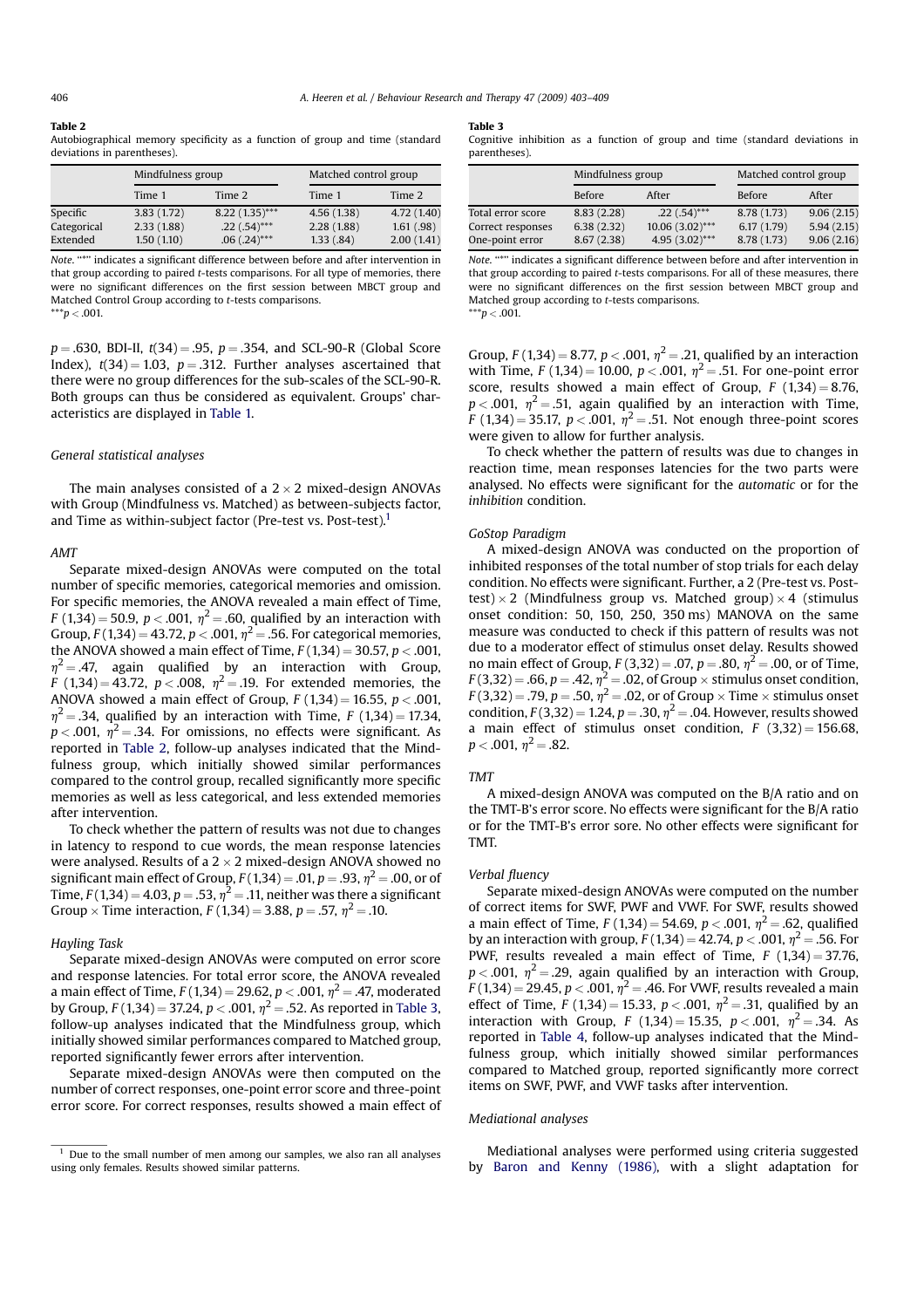# Table 4

Cognitive flexibility as a function of group and time (standard deviations in parentheses).

|                       | Mindfulness group |                    | Matched control group |              |
|-----------------------|-------------------|--------------------|-----------------------|--------------|
|                       | Before            | After              | Before                | After        |
| Semantic Word Fluency | 35.78 (9.54)      | 49.56 (12.56)***   | 32.56 (5.36)          | 33.39 (5.10) |
| Phonemic Word Fluency | 25.39(9.05)       | 34.56 (7.04)***    | 25.06 (4.62)          | 23.33 (4.02) |
| Verb's Word Fluency   | 40.56 (12.48)     | $51.33(12.01)$ *** | 37.78 (8.33)          | 37.44 (7.66) |

Note: "\*" indicates a significant difference between before and after intervention in that group according to paired t-tests comparisons. For all of these measures, there were no significant differences on the first session between MBCT group and Matched group according to t-tests comparisons.  $***p < .001$ .

within-subject design: For each dependent and mediator variable, a difference score was computed between the two times of measurements (Judd, Kenny, & McClelland, 2001).

# Cognitive inhibition as a mediator

To examine whether changes in autobiographical memory specificity were mediated by cognitive inhibition, we performed regression analyses in a model containing Hayling Task's total error score as a mediator variable, the number of specific memories as a criterion, and condition (contrast coded: matched control  $group = -1$ , Mindfulness group = 1) as a predictor. When condition and Hayling Task's total error were simultaneously used as predictors, multiple regression analyses revealed no statistically significant predictions of Hayling Task's total error and a statistically significant prediction of condition,  $\beta = .83$ ,  $B = 2.34$ ,  $SE_B = .47$ ,  $t(34) = 4.98$ ,  $p < .001$ . This pattern did not support the presence of a mediational effect.

In addition, we performed regression analyses in the model using similar predictors and number of categorical memories as a criterion. Multiple regression analyses revealed no statistically significant predictions of Hayling Task's total error score and a statistically significant prediction of condition,  $\beta = .50$ ,  $B = 1.44$ ,  $SE_B = .63$ ,  $t(34) = 2.27$ ,  $p < .05$ . This pattern did not support the presence of a mediational effect.

## Cognitive flexibility as a mediator

To examine whether changes in autobiographical memory specificity were mediated by changes in cognitive flexibility, we performed regression analyses in a model containing the sum of each verbal fluency tasks score as a mediator and number of specific memories as a criterion and condition (contrast coded: matched control group  $= -1$ , Mindfulness group  $= 1$ ) as a predictor. When predictors were simultaneously used, multiple regression analyses revealed no statistically significant predictions of verbal fluency,  $\beta = .06$ ,  $B = .01$ ,  $SE_B = .03$ ,  $t(34) = .29$ ,  $p = .772$ , and a statistically significant prediction of condition,  $\beta = .70$ ,  $B = 1.98$ ,  $SE_B = .56$ ,  $t(34) = 3.50$ ,  $p < .005$ . This pattern of results did not support the presence of a mediational effect.

In addition, we performed several regression analyses in a model containing similar predictors and the number of categorical memories as a criterion. When predictors were simultaneously used, multiple regression analyses revealed statistically significant predictions of verbal fluency task's total score,  $\beta = .58$ ,  $B = .05$ ,  $SE_B = .02$ ,  $t(34) = 2.30$ ,  $p < .05$ , and a statistically significant prediction of condition,  $\beta = -.92$ ,  $B = -1.50$ ,  $SE_B = .41$ ,  $t(34) = 3.62$ ,  $p < .005$ , on categorical memories. The Sobel (1982) test also proved statistically significant,  $Z = 2.17$ ,  $p < .05$ . This pattern of results is indicative of the presence of a partial mediation: Cognitive flexibility partially mediates the impact of mindfulness training on OGM (Fig. 1).

We also ran regression analyses on all of the mediational models by centering the data of mediator and dependent variables. Results showed similar patterns.

# Discussion

The aim of this study was to examine the role of executive processes on the impact of mindfulness on autobiographical memory specificity. In general, our hypotheses were confirmed. First, the study replicates Williams et al. (2000) observation and extends them to a non-depressed sample. Our data reveal that mindfulness training increases specific and decreases general (i.e., extended and categorical) autobiographical memories retrieval. Second, this study also finds that mindfulness training improves the capacity to inhibit prepotent responses and to switch between different cognitive sets. It should be noted that mindfulness training is not associated with changes on motor inhibition and motor flexibility, suggesting that MBCT specifically affects cognitive executive components. This pattern of results supports the notion that mindfulness training might inhibit secondary elaborative processing of thoughts, feelings and sensations that arise in one's stream of consciousness (e.g., Bishop et al., 2004). These results also support previous suggestions (e.g., Roemer & Orsillo, 2003) that mindfulness training may be used to change habitual cognitive patterns of responding with intentional, flexible responses that are voluntarily chosen rather than automatic. Third, it was found that changes in one of our cognitive tasks, cognitive flexibility, partially mediate the impact of mindfulness training on overgeneral (categoric) memories.

At the theoretical level, these results support the notion that executive processes are implicated in OGM. Indeed, because of its general and repeated nature, OGM is cognitively more accessible than specific information. Previous studies have observed an automatic attentional capture by more general and repeated information (e.g., Mogg & Bradley, 1999). As a consequence, the retrieval of a specific episode requires important executive resources to maintain the attention on specific and unique information (Conway, 2005; Williams et al., 2006), while attention is automatically attracted to general information. Additionally, the present study suggests that reducing OGM bias might involve increasing cognitive flexibility. The absence of mediating effect of



Fig. 1. Cognitive flexibility as a mediator on effects of mindfulness training on overgeneral memories. Note. Coefficients appearing above lines are  $\beta$  weights for uncorrected paths. Coefficient in parentheses appearing below lines is  $\beta$  weight for corrected path.  $*p < .05$ ;  $**p < .01$ .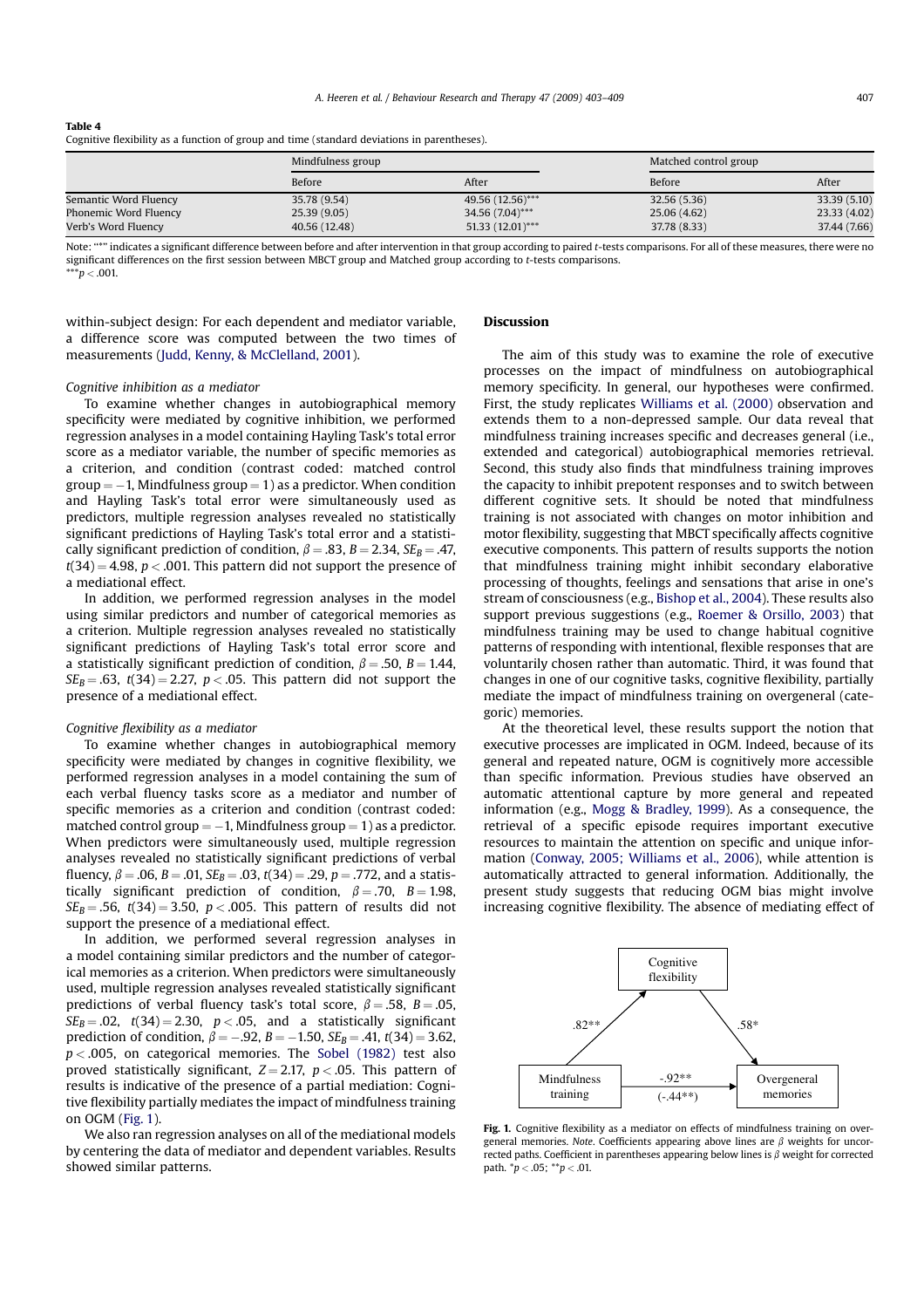cognitive inhibition on OGM changes might be due to the fact that only cognitive flexibility mediates the reduction of overgenerality. The enhancement of cognitive flexibility capacities to disengage attention from more general and repeated information and engage focus on specific and unique information might be the capacity specifically involved in reducing OGM.

At a clinical level, these data confirm previous studies (e.g., Serrano, Latorre, Gatz, & Montannes, 2004; Williams et al., 2000) demonstrating that OGM bias can be changed by psychological interventions. Furthermore, as suggested by Wells (2000), a lack of cognitive executive resources contributes to cognitive vulnerability and the prolongation of psychological disorders. It was observed that increasing these capacities was associated with a reduction in several emotional disorders, such as depression (e.g., Siegle, Ghinasi, & Thase, 2007), panic disorder and social phobia (e.g., Wells, White, & Carter, 1997). Some studies have observed that mindfulness training has the same positive effect on other emotional disorders (for a review, see Baer, 2003). The present pattern of results on the effects of mindfulness training on cognitive executive processes suggests the importance of the active processes underlying mindfulness intervention. The study findings are in line with recent developments in experimental psychopathology; for instance, recent findings suggest the utility of attentional retraining interventions (e.g., Wells, 2000; Yiend & Mackintosh, 2004).

The present study suffers from several limitations. First, as there was no plausible treatment comparison group, a placebo effect cannot be excluded. Second, although a great care was allocated in matching participants on all relevant dimensions, they were not randomly allocated to conditions. One cannot exclude, for instance, that some differences observed might result from the fact that the matched participants were not interested in mindfulness training. Third, although the assessor didn't conduct the mindfulness training sessions, he was not blind to group allocation. The impact of this limitation is however limited by the high standardization of the testing. Fourth, the samples were small. Although significant effects were clearly observed with a limited sample size, indicating that the effects were large, there should be caution in generalizing these results. Five, due to the small number of men among our participants, it is unclear whether these results can be generalized to males. A final limitation is the use of verbal fluency tasks as indicators of cognitive flexibility. Although verbal fluency task is regarded as a broad measure of executive control (e.g., Rosen & Engle, 1997), and of cognitive flexibility (e.g., Eslinger & Grattan, 1993), there should also be caution in generalizing its mediational effect on OGM. More specifically, an alternative explanation for the findings would be that Autobiographical Memory Test and verbal fluency tasks use similar semantic and verbal cognitive components. Future studies should thus use non-verbal cognitive flexibility tasks (e.g., graphical fluency tasks; Lee, Strauss, Loring, McCloskey, & Haworth, 1997).

To conclude, the present findings support the notion that mindfulness training reduces OGM and increases autobiographical memory specificity. In line with previous experimental researches, it suggests that one of mechanisms underlying this effect is the mediational influence of executive processes. Further, the study suggests that effects of mindfulness training are enhanced by cognitive flexibility.

# Acknowledgements

Data collection has been made possible by the UCL Psychology Department Consulting Center (CPS) and the help of François Nef, Claude Maskens, Sandrine Deplus, and Fabienne Bauwens. We thank Nathalie Vrielynck and Damien Brevers for their help in the inter-rater agreement.

The authors also appreciate helpful comments of Sanah Sheikh, Ronald M. Rapee and two anonymous reviewers on earlier drafts of this paper.

## References

- Alexander, C. N., Langer, E. J., Neman, R. I., Chandler, H. M., & Davies, J. L. (1989). Transcendal meditation, mindfulness and longevity: an experimental study with the elderly. Journal of Personality and Social Psychology, 57, 950–964.
- Arbuthnott, K., & Frank, J. (2000). Trail Making Test, part B as a measure of executive control: validation using a set-switching paradigm. Journal of Clinical and Experimental Neuropsychology, 22, 518–528.
- Army Individual Test Battery. (1944). Manual of directions and scoring. Washington, D.C.: War Department, Adjutant General's Office.
- Baer, R. A. (2003). Mindfulness training as a clinical intervention: a conceptual and empirical review. Clinical Psychology: Science and Practice, 11, 230–241.
- Baron, R. M., & Kenny, D. A. (1986). The moderator–mediator variable distinction in social psychological research: conceptual, strategic, and statistical considerations. Journal of Personality and Social Psychology, 51, 1173–1182.
- Beck, A. T., Steer, R. A., & Brown, G. K. (1996). Beck Depression Inventory manual (2nd ed.). San Antonio, TX: Psychological Corporation.
- Bishop, R. S., Lau, M., Shapiro, S., Carlson, L., Anderson, N. D., Carmody, J., et al. (2004). Mindfulness: a proposed operational definition. Clinical Psychology: Science and Practice, 10, 125-143.
- Brittlebank, A. D., Scott, J., Williams, J. M. G., & Ferrier, I. N. (1993). Autobiographical memory in depression: state or trait marker? British Journal of Psychiatry, 162, 118–121.
- Burgess, P. W., & Shallice, T. (1996). Responses suppression, initiation and strategy use following frontal lobe lesions. Neuropsychologia, 34, 263–273.
- Conway, M. A. (2005). Memory and the self. Journal of Memory and Language, 53, 594–628.
- Conway, M. A., & Pleydell-Pearce, C. W. (2000). The construction of autobiographical memories in the self memory system. Psychological Review, 107, 261–288.
- Dalgleish, T., Williams, J. M. G., Golden, A.-M. J., Perkins, N., Barett, L. F., Barnard, P. J., et al. (2007). Reduced specificity of autobiographical memory and depression: the role of executive control. Journal of Experimental Psychology: General, 136, 23–42.
- Derogatis, L. R. (1977). SCL-90-R. Administration, scoring and procedures. Manual for the revised version and other instruments of the psychopathology rating series. Baltimore: John Hopkins University, School of Medicine.
- Dougherty, D. M., Mathias, C. W., & Marsh, D. M. (2003). Gostop Impulsivity Paradigm (Version 1.0). [Manual]. Houston, TX: Neurobehavioral Research Laboratory and Clinic, University of Texas Health Science Center.
- Eslinger, P. J., & Grattan, P. J. (1993). Frontal lobe and frontal striatal substrates for different forms of human cognitive flexibility. Neuropsychologia, 31, 17–28.
- Gibbs, B. R., & Rude, S. S. (2004). Overgeneral autobiographical memory as depression vulnerability. Cognitive Therapy and Research, 28, 511–526.
- Goddard, L., Dritchtel, B., & Burton, A. (1997). Social problem solving and autobiographical memory in non-clinical depression. British Journal of Clinical Psychology, 36, 449–451.
- Haque, S., & Conway, M. A. (2001). Sampling the process of autobiographical memory construction. European Journal of Cognitive Psychology, 13, 529–547.
- Judd, C. M., Kenny, D. A., & McClelland, G. H. (2001). Estimating and testing mediation and moderation in within-subject designs. Psychological Methods, 6, 115–134.
- Kabat-Zinn, J. (1982). An outpatient program in behavioral medicine for chronic pain patients based on the practice of mindfulness meditation: theoretical considerations and preliminary results. General Hospital Psychiatry, 4, 33–47.
- Lee, G. P., Strauss, E., Loring, D. W., McCloskey, L., & Haworth, J. M. (1997). Sensitivity of figural fluency on the Five-Point Test to focal neurological disease. The Clinical Neuropsychologist, 11, 59–68.
- Meulemans, T., Steyaert, M., & Vincent, E. Evaluation des déficits d'inhibition chez les patients traumatisés crâniens à l'aide du test de Hayling. Poster session presented at Journées de Printemps from the Société de Neuropsychologie de Langue Française, May 2001, Lyon, France.
- van Minnen, A., Wessel, I., Verhaak, C., & Smeenk, J. (2005). The relationship between autobiographical memory specificity and depressed mood following a stressful
- life event: a prospective study. *British Journal of Clinical Psychology, 44*, 405–415.<br>Miyake, A., Friedman, N. P., Emerson, M. J., Witzki, A. H., & Howerther, A. (2000). The unity and diversity of executive functions and their contributions to complex frontal lobe tasks: a latent variable analysis. Cognitive Psychology, 41, 49–100.
- Mogg, K., & Bradley, B. P. (1999). Orienting of attention of threatening facial expression presented under conditions of restricted awareness. Cognition & Emotion, 13, 713–740.
- Neumann, A., & Philippot, P. (2006). Tâche d'évaluation de la mémoire autobiographique: TeMA. Validation française de l'Autobiographical Memory Test.
- Peeters, F., Wessel, I., Merckelbach, H., & Boon-Vermeeren, M. (2002). Autobiographical memory specificity and the course of major depressive disorder. Comprehensive Psychiatry, 43, 344–350.
- Roemer, L., & Orsillo, S. M. (2003). Mindfulness: a promising intervention strategy in need of further study. Clinical Psychology: Science and Practice, 10, 172–178.
- Rosen, V. M., & Engle, R. W. (1997). The role of working memory capacity in retrieval. Journal of Experimental Psychology: General, 126, 211–227.